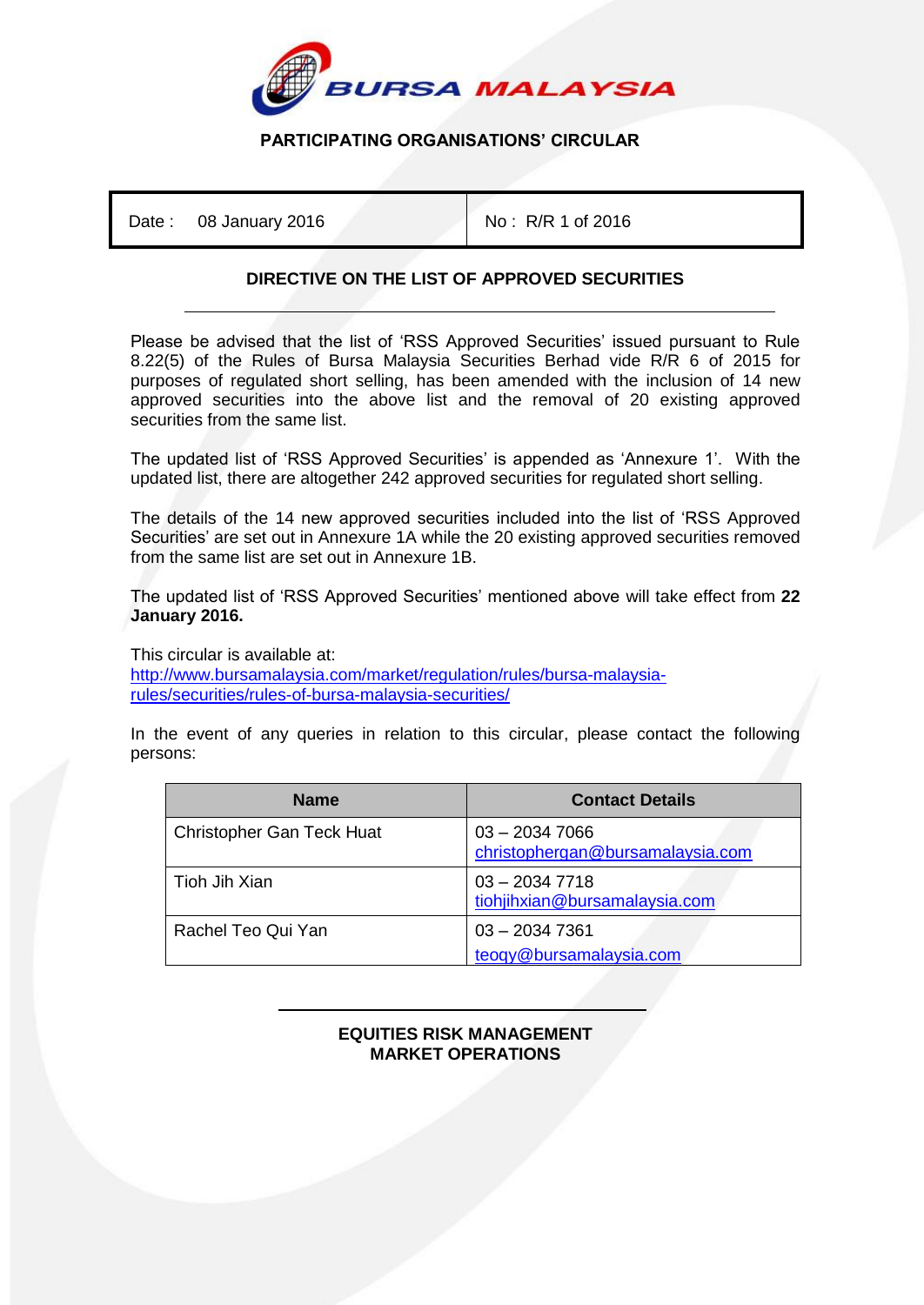Annexure 1

| <b>RSS APPROVED SECURITIES</b><br>(With effect from 22 January 2016) |                                             |                                                                                    |  |  |
|----------------------------------------------------------------------|---------------------------------------------|------------------------------------------------------------------------------------|--|--|
| <b>No</b>                                                            | <b>STOCK CODE</b><br><b>STOCK LONG NAME</b> |                                                                                    |  |  |
| $\mathbf{1}$                                                         | 5250                                        | 7-ELEVEN MALAYSIA HOLDINGS BERHAD                                                  |  |  |
| 2                                                                    | 6599                                        | AEON CO. (M) BHD                                                                   |  |  |
| 3                                                                    | 5139                                        | AEON CREDIT SERVICE (M) BHD                                                        |  |  |
| 4                                                                    | 5185                                        | AFFIN HOLDINGS BHD                                                                 |  |  |
| 5                                                                    | 5099                                        | AIRASIA BHD                                                                        |  |  |
| 6                                                                    | 5238                                        | AIRASIA X BERHAD                                                                   |  |  |
| $\overline{7}$                                                       | 5116                                        | AL-AQAR HEALTHCARE REIT                                                            |  |  |
| 8                                                                    | 2488                                        | ALLIANCE FINANCIAL GROUP BHD                                                       |  |  |
| 9                                                                    | 1007                                        | AMCORP PROPERTIES BERHAD                                                           |  |  |
| 10                                                                   | 5120                                        | <b>AMFIRST REITS</b>                                                               |  |  |
| 11                                                                   | 1015                                        | AMMB HOLDINGS BHD                                                                  |  |  |
| 12                                                                   | 5015                                        | APM AUTOMOTIVE HOLDINGS BHD                                                        |  |  |
| 13                                                                   | 6399                                        | ASTRO MALAYSIA HOLDINGS BERHAD                                                     |  |  |
| 14                                                                   | 6888                                        | AXIATA GROUP BERHAD                                                                |  |  |
| 15                                                                   | 5106                                        | <b>AXIS REITS</b>                                                                  |  |  |
| 16                                                                   | 7251                                        | BARAKAH OFFSHORE PETROLEUM BHD                                                     |  |  |
| 17                                                                   | 3239                                        | BERJAYA ASSETS BERHAD                                                              |  |  |
| 18                                                                   | 5248                                        | <b>BERJAYA AUTO BERHAD</b>                                                         |  |  |
| 19                                                                   | 3395                                        | BERJAYA CORPORATION BHD                                                            |  |  |
| 20                                                                   | 5196                                        | <b>BERJAYA FOOD BERHAD</b>                                                         |  |  |
| 21                                                                   | 4219                                        | BERJAYA LAND BHD                                                                   |  |  |
| 22                                                                   | 1562                                        | BERJAYA SPORTS TOTO BHD                                                            |  |  |
| 23                                                                   | 5258                                        | <b>BIMB HOLDINGS BHD</b>                                                           |  |  |
| 24                                                                   | 0168                                        | <b>BOILERMECH HOLDINGS BHD</b>                                                     |  |  |
| 25                                                                   | 9288                                        | <b>BONIA CORPORATION BHD</b>                                                       |  |  |
| 26                                                                   | 2771                                        | <b>BOUSTEAD HOLDINGS BHD</b>                                                       |  |  |
| 27                                                                   | 5254                                        | <b>BOUSTEAD PLANTATIONS BHD</b>                                                    |  |  |
| 28                                                                   | 4162                                        | BRITISH AMERICAN TOBACCO (M)                                                       |  |  |
| 29                                                                   | 5210                                        | <b>BUMI ARMADA BERHAD</b>                                                          |  |  |
| 30                                                                   | 1818                                        | <b>BURSA MALAYSIA BHD</b>                                                          |  |  |
| 31                                                                   | 2852                                        | CAHYA MATA SARAWAK BHD                                                             |  |  |
| 32                                                                   | 5180                                        | CAPITALAND MALAYSIA MALL TRUST<br>(Previously known as CAPITAMALLS MALAYSIA TRUST) |  |  |
| 33                                                                   | 2836                                        | CARLSBERG BREWERY MALAYSIA BHD                                                     |  |  |
| 34                                                                   | 7076                                        | CB INDUSTRIAL PRODUCT HOLDING                                                      |  |  |
| 35                                                                   | 7148                                        | CCM DUOPHARMA BIOTECH BHD                                                          |  |  |
| 36                                                                   | 1023                                        | CIMB GROUP HOLDINGS BERHAD                                                         |  |  |
| 37                                                                   | 5071                                        | <b>COASTAL CONTRACTS BHD</b>                                                       |  |  |
| 38                                                                   | 5216                                        | DATASONIC GROUP BERHAD                                                             |  |  |
| 39                                                                   | 5141                                        | DAYANG ENTERPRISE HOLDINGS BHD                                                     |  |  |
| 40                                                                   | 7277                                        | DIALOG GROUP BHD                                                                   |  |  |
| 41                                                                   | 6947                                        | DIGI.COM BHD                                                                       |  |  |
| 42                                                                   | 1619                                        | DRB-HICOM BHD                                                                      |  |  |
| 43                                                                   | 3417                                        | EASTERN & ORIENTAL BHD                                                             |  |  |
| 44                                                                   | 8206                                        | ECO WORLD DEVELOPMENT GROUP BERHAD                                                 |  |  |
| 45                                                                   | 5253                                        | ECONPILE HOLDINGS BHD                                                              |  |  |
| 46                                                                   | 8877                                        | <b>EKOVEST BHD</b>                                                                 |  |  |
| 47                                                                   | 5101                                        | EVERGREEN FIBREBOARD BHD                                                           |  |  |
| 48                                                                   | 5205                                        | EVERSENDAI CORPORATION BERHAD                                                      |  |  |
| 49                                                                   | 7229                                        | <b>FAVELLE FAVCO BHD</b>                                                           |  |  |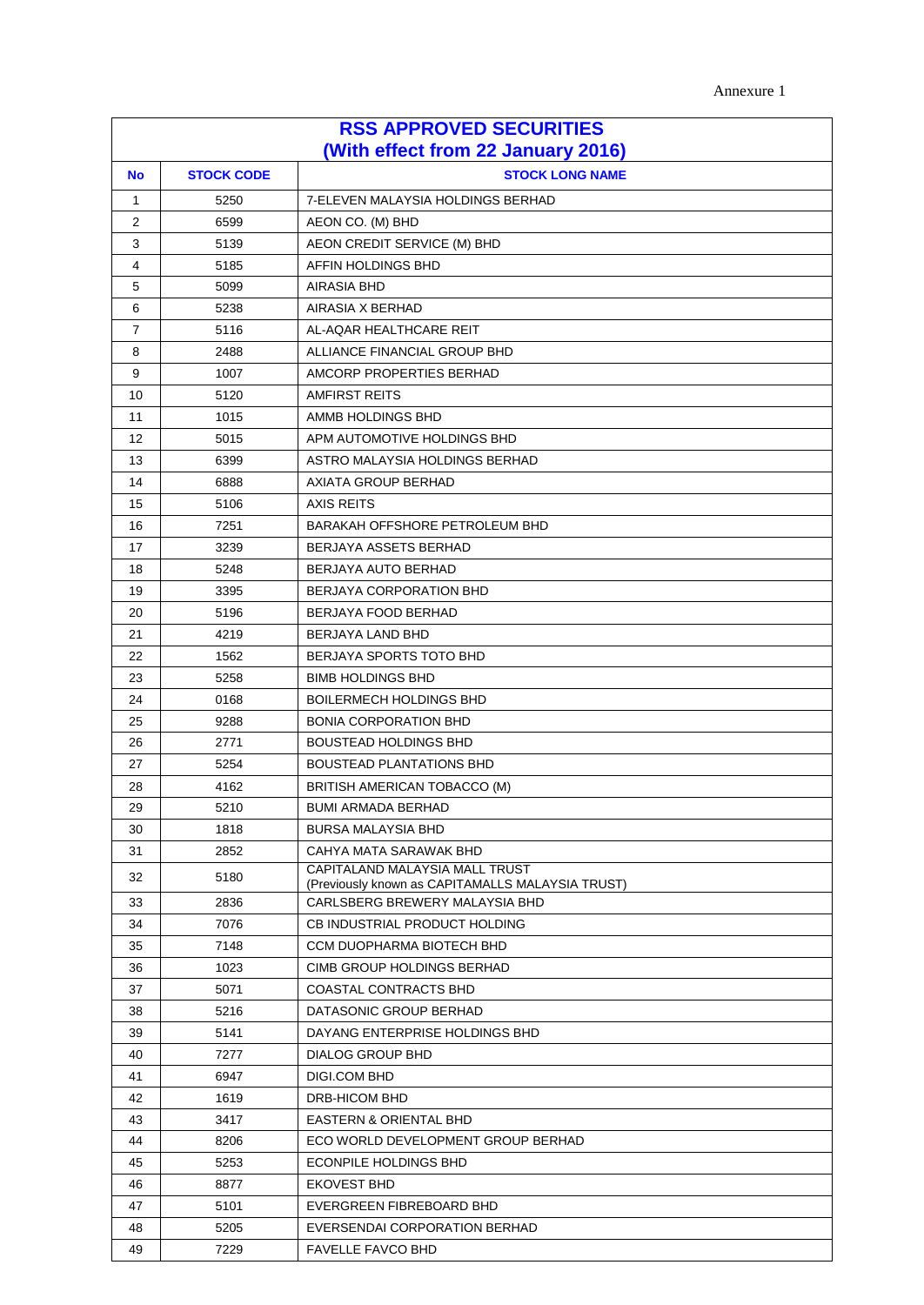Annexure 1

| <b>RSS APPROVED SECURITIES</b><br>(With effect from 22 January 2016) |                                             |                                        |  |  |
|----------------------------------------------------------------------|---------------------------------------------|----------------------------------------|--|--|
| <b>No</b>                                                            | <b>STOCK CODE</b><br><b>STOCK LONG NAME</b> |                                        |  |  |
| 50                                                                   | 5222                                        | FELDA GLOBAL VENTURES HLDG BHD         |  |  |
| 51                                                                   | 3107                                        | FIMA CORPORATION BHD                   |  |  |
| 52                                                                   | 3689                                        | <b>FRASER &amp; NEAVE HOLDINGS BHD</b> |  |  |
| 53                                                                   | 5398                                        | <b>GAMUDA BHD</b>                      |  |  |
| 54                                                                   | 5209                                        | <b>GAS MALAYSIA BERHAD</b>             |  |  |
| 55                                                                   | 0078                                        | <b>GD EXPRESS CARRIER BHD</b>          |  |  |
| 56                                                                   | 3182                                        | <b>GENTING BHD</b>                     |  |  |
| 57                                                                   | 4715                                        | <b>GENTING MALAYSIA BERHAD</b>         |  |  |
| 58                                                                   | 2291                                        | <b>GENTING PLANTATIONS BERHAD</b>      |  |  |
| 59                                                                   | 0021                                        | <b>GHL SYSTEMS BHD</b>                 |  |  |
| 60                                                                   | 7022                                        | <b>GLOBETRONICS TECHNOLOGY BHD</b>     |  |  |
| 61                                                                   | 5020                                        | <b>GLOMAC BHD</b>                      |  |  |
| 62                                                                   | 5606                                        | <b>GOLDIS BHD</b>                      |  |  |
| 63                                                                   | 3255                                        | <b>GUINNESS ANCHOR BHD</b>             |  |  |
| 64                                                                   | 1503                                        | GUOCOLAND (MALAYSIA) BHD               |  |  |
| 65                                                                   | 3034                                        | HAP SENG CONSOLIDATED BHD              |  |  |
| 66                                                                   | 5138                                        | HAP SENG PLANTATIONS HOLDINGS          |  |  |
| 67                                                                   | 5168                                        | HARTALEGA HOLDINGS BHD                 |  |  |
| 68                                                                   | 5121                                        | <b>HEKTAR REITS</b>                    |  |  |
| 69                                                                   | 5095                                        | <b>HEVEABOARD BHD</b>                  |  |  |
| 70                                                                   | 5199                                        | <b>HIBISCUS PETROLEUM BHD</b>          |  |  |
| 71                                                                   | 6238                                        | <b>HOCK SENG LEE BHD</b>               |  |  |
| 72                                                                   | 5819                                        | <b>HONG LEONG BANK BHD</b>             |  |  |
| 73                                                                   | 1082                                        | HONG LEONG FINANCIAL GROUP BHD         |  |  |
| 74                                                                   | 3301                                        | HONG LEONG INDUSTRIES BHD              |  |  |
| 75                                                                   | 5000                                        | <b>HUME INDUSTRIES BHD</b>             |  |  |
| 76                                                                   | 5018                                        | HUNZA PROPERTIES BHD                   |  |  |
| 77                                                                   | 5024                                        | <b>HUP SENG INDUSTRIES BHD</b>         |  |  |
| 78                                                                   | 6688                                        | HWANG CAPITAL (MALAYSIA) BERHAD        |  |  |
| 79                                                                   | 4251                                        | I-BHD                                  |  |  |
| 80                                                                   | 1597                                        | <b>IGB CORPORATION BHD</b>             |  |  |
| 81                                                                   | 5227                                        | IGB REAL ESTATE INV TRUST              |  |  |
| 82                                                                   | 5225                                        | IHH HEALTHCARE BERHAD                  |  |  |
| 83                                                                   | 3336                                        | IJM CORPORATION BHD                    |  |  |
| 84                                                                   | 2216                                        | IJM PLANTATIONS BHD                    |  |  |
| 85                                                                   | 0166                                        | INARI AMERTRON BERHAD                  |  |  |
| 86                                                                   | 3379                                        | <b>INSAS BHD</b>                       |  |  |
| 87                                                                   | 1961                                        | <b>IOI CORPORATION BHD</b>             |  |  |
| 88                                                                   | 5249                                        | <b>IOI PROPERTIES GROUP BERHAD</b>     |  |  |
| 89                                                                   | 1589                                        | <b>ISKANDAR WATERFRONT CITY BERHAD</b> |  |  |
| 90                                                                   | 4383                                        | JAYA TIASA HOLDINGS BHD                |  |  |
| 91                                                                   | 5161                                        | JCY INTERNATIONAL BERHAD               |  |  |
| 92                                                                   | 5247                                        | <b>KAREX BERHAD</b>                    |  |  |
| 93                                                                   | 7216                                        | KAWAN FOOD BHD                         |  |  |
| 94                                                                   | 3476                                        | KECK SENG (M) BHD                      |  |  |
| 95                                                                   | 3522                                        | KIAN JOO CAN FACTORY BHD               |  |  |
| 96                                                                   | 5027                                        | KIM LOONG RESOURCES BHD                |  |  |
| 97                                                                   | 5235SS                                      | KLCC PROP&REITS-STAPLED SEC            |  |  |
| 98                                                                   | 7164                                        | <b>KNM GROUP BHD</b>                   |  |  |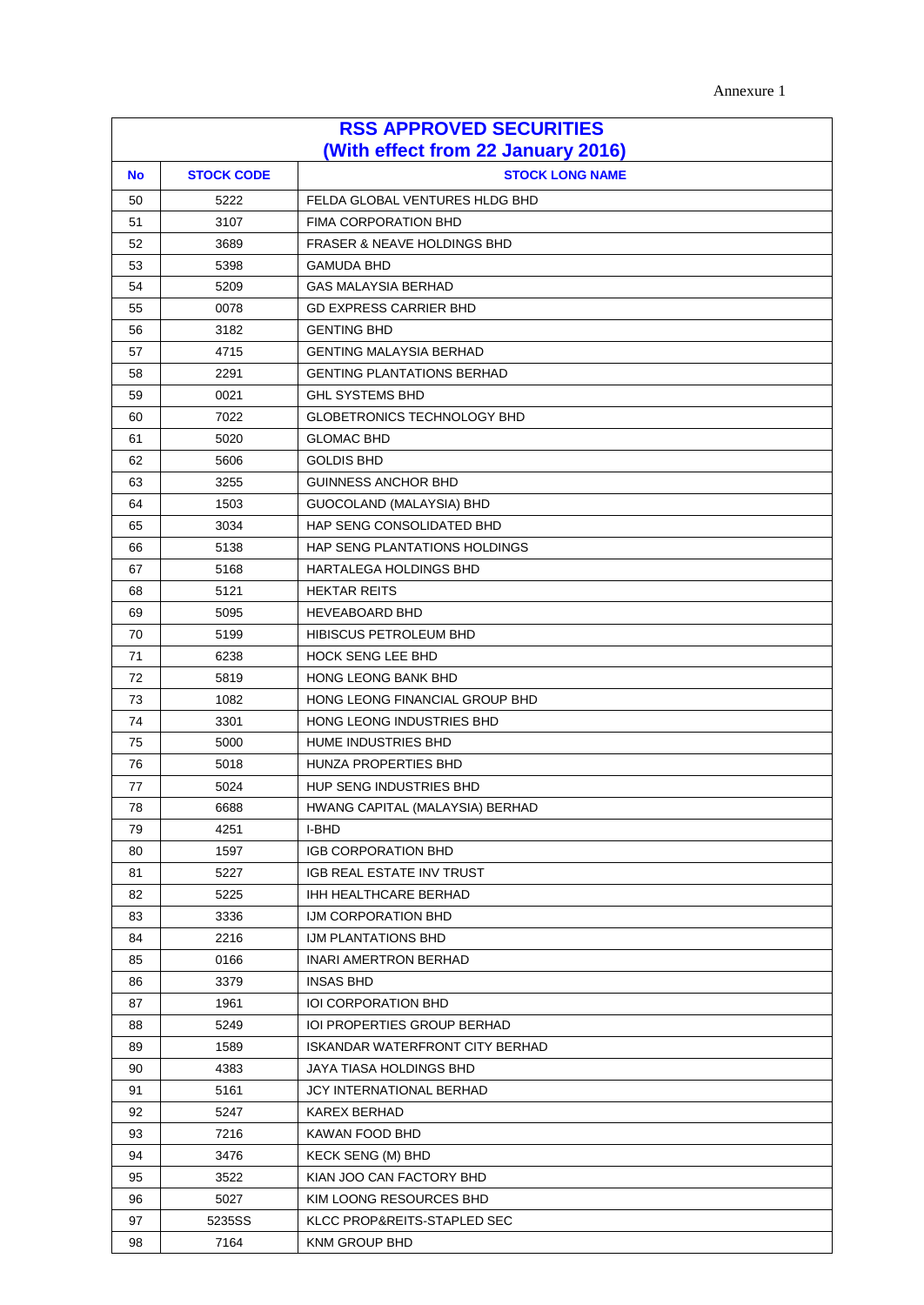| Annexure 1 |
|------------|
|------------|

| <b>RSS APPROVED SECURITIES</b>     |                   |                                      |
|------------------------------------|-------------------|--------------------------------------|
| (With effect from 22 January 2016) |                   |                                      |
| <b>No</b>                          | <b>STOCK CODE</b> | <b>STOCK LONG NAME</b>               |
| 99                                 | 7153              | KOSSAN RUBBER INDUSTRIES BHD         |
| 100                                | 5878              | <b>KPJ HEALTHCARE BHD</b>            |
| 101                                | 1996              | <b>KRETAM HOLDINGS BHD</b>           |
| 102                                | 5038              | <b>KSL HOLDINGS BHD</b>              |
| 103                                | 2445              | KUALA LUMPUR KEPONG BHD              |
| 104                                | 2003              | KULIM (M) BHD                        |
| 105                                | 3565              | KUMPULAN EUROPLUS BHD                |
| 106                                | 6491              | KUMPULAN FIMA BHD                    |
| 107                                | 5843              | KUMPULAN PERANGSANG SELANGOR         |
| 108                                | 3794              | LAFARGE MALAYSIA BERHAD              |
| 109                                | 1643              | <b>LANDMARKS BHD</b>                 |
| 110                                | 5789              | LBS BINA GROUP BHD                   |
| 111                                | 6645              | LINGKARAN TRANS KOTA HOLDINGS        |
| 112                                | 8621              | LPI CAPITAL BHD                      |
| 113                                | 7087              | <b>MAGNI-TECH INDUSTRIES BHD</b>     |
| 114                                | 3859              | <b>MAGNUM BERHAD</b>                 |
| 115                                | 8583              | <b>MAH SING GROUP BHD</b>            |
| 116                                | 1155              | <b>MALAYAN BANKING BHD</b>           |
| 117                                | 3662              | <b>MALAYAN FLOUR MILLS BHD</b>       |
| 118                                | 3891              | <b>MALAYAN UNITED INDUSTRIES BHD</b> |
| 119                                | 5014              | MALAYSIA AIRPORTS HOLDINGS BHD       |
| 120                                | 1171              | <b>MALAYSIA BUILDING SOCIETY BHD</b> |
| 121                                | 5186              | MALAYSIA MARINE AND HEAVY ENG        |
| 122                                | 5077              | <b>MALAYSIAN BULK CARRIERS BHD</b>   |
| 123                                | 3867              | <b>MALAYSIAN PACIFIC INDUSTRIES</b>  |
| 124                                | 1651              | <b>MALAYSIAN RESOURCES CORP</b>      |
| 125                                | 5236              | MATRIX CONCEPTS HOLDINGS BHD         |
| 126                                | 6012              | <b>MAXIS BERHAD</b>                  |
| 127                                | 5983              | <b>MBM RESOURCES BHD</b>             |
| 128                                | 5182              | <b>MCT BERHAD</b>                    |
| 129                                | 5090              | MEDIA CHINESE INTERNATIONAL LT       |
| 130                                | 4502              | <b>MEDIA PRIMA BHD</b>               |
| 131                                | 3069              | <b>MEGA FIRST CORPORATION BHD</b>    |
| 132                                | 3816              | MISC BHD                             |
| 133                                | 9571              | MITRAJAYA HOLDINGS BHD               |
| 134                                | 6114              | MKH BERHAD                           |
| 135                                | 2194              | MMC CORPORATION BHD                  |
| 136                                | 6459              | MNRB HOLDINGS BHD                    |
| 137                                | 5237              | MPHB CAPITAL BERHAD                  |
| 138                                | 5123              | <b>MRCB-QUILL REIT</b>               |
| 139                                | 5202              | MSM MALAYSIA HOLDINGS BERHAD         |
| 140                                | 5085              | MUDAJAYA GROUP BHD                   |
| 141                                | 5703              | MUHIBBAH ENGINEERING (M) BHD         |
| 142                                | 3905              | MULPHA INTERNATIONAL BHD             |
| 143                                | 0138              | MY E.G. SERVICES BHD                 |
| 144                                | 5073              | NAIM HOLDINGS BHD                    |
| 145                                | 5509              | NCB HOLDINGS BHD                     |
| 146                                | 5066              | NTPM HOLDINGS BHD                    |
| 147                                | 5201              | OLDTOWN BERHAD                       |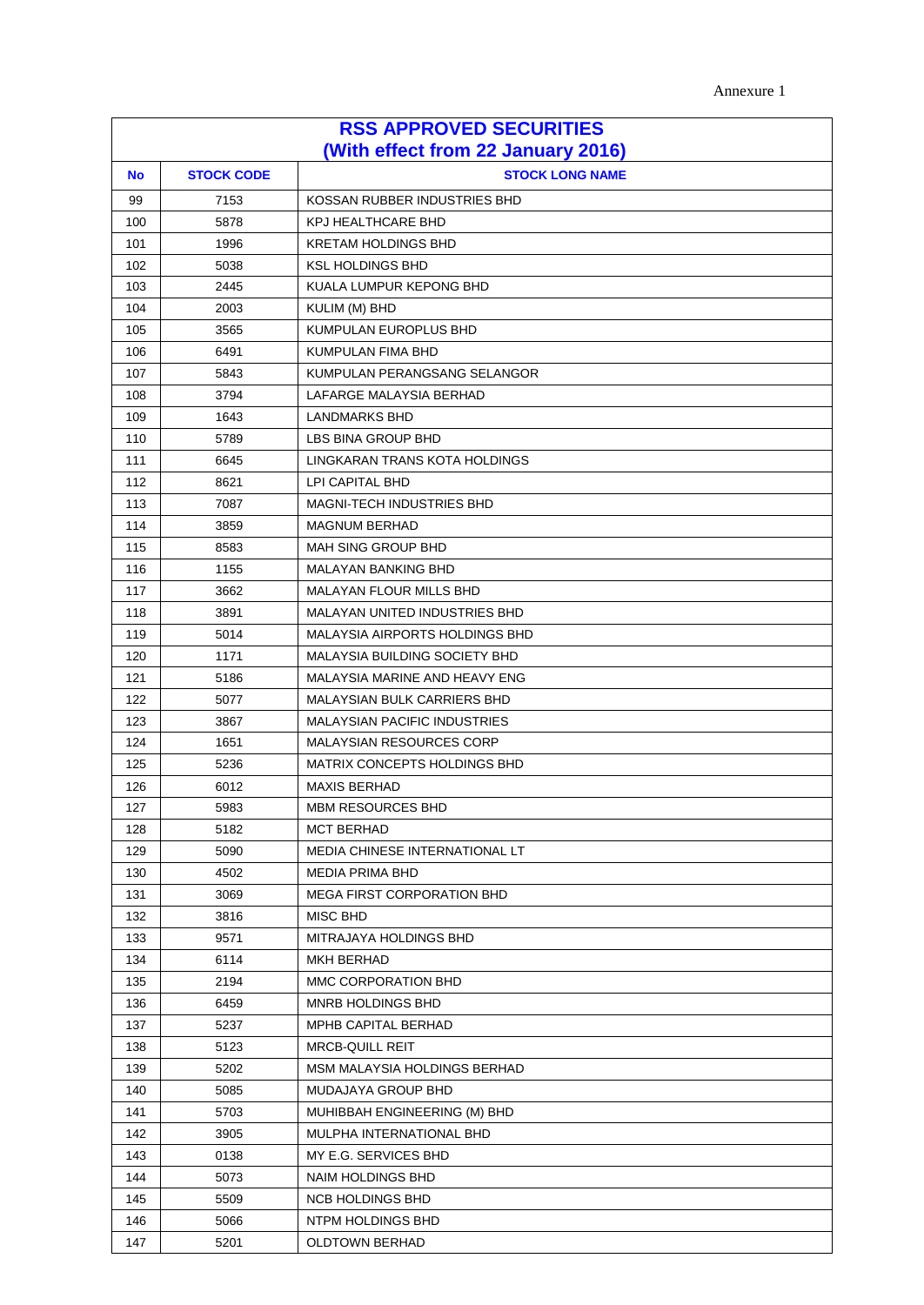| Annexure 1 |
|------------|
|------------|

| <b>RSS APPROVED SECURITIES</b><br>(With effect from 22 January 2016) |      |                                  |  |
|----------------------------------------------------------------------|------|----------------------------------|--|
| <b>STOCK CODE</b><br><b>STOCK LONG NAME</b><br><b>No</b>             |      |                                  |  |
| 148                                                                  | 4006 | ORIENTAL HOLDINGS BHD            |  |
| 149                                                                  | 5053 | OSK HOLDINGS BHD                 |  |
| 150                                                                  | 7052 | PADINI HOLDINGS BHD              |  |
| 151                                                                  | 1724 | PARAMOUNT CORPORATION BHD        |  |
| 152                                                                  | 5657 | <b>PARKSON HOLDINGS BHD</b>      |  |
| 153                                                                  | 5212 | PAVILION REAL ESTATE INV TRUST   |  |
| 154                                                                  | 7108 | PERDANA PETROLEUM BERHAD         |  |
| 155                                                                  | 5219 | PESTECH INTERNATIONAL BERHAD     |  |
| 156                                                                  | 3042 | PETRON MSIA REFINING& MKTG BHD   |  |
| 157                                                                  | 5183 | PETRONAS CHEMICALS GROUP BHD     |  |
| 158                                                                  | 5681 | PETRONAS DAGANGAN BHD            |  |
| 159                                                                  | 6033 | PETRONAS GAS BHD                 |  |
| 160                                                                  | 7081 | PHARMANIAGA BHD                  |  |
| 161                                                                  | 9598 | PINTARAS JAYA BHD                |  |
| 162                                                                  | 1945 | PJ DEVELOPMENT HOLDINGS BHD      |  |
| 163                                                                  | 5075 | PLENITUDE BHD                    |  |
| 164                                                                  | 4634 | POS MALAYSIA BHD                 |  |
| 165                                                                  | 7237 | POWER ROOT BERHAD                |  |
| 166                                                                  | 4065 | PPB GROUP BHD                    |  |
| 167                                                                  | 8869 | PRESS METAL BHD                  |  |
| 168                                                                  | 5204 | PRESTARIANG BERHAD               |  |
| 169                                                                  | 5070 | PROTASCO BHD                     |  |
| 170                                                                  | 1295 | PUBLIC BANK BHD                  |  |
| 171                                                                  | 6807 | PUNCAK NIAGA HOLDINGS BHD        |  |
| 172                                                                  | 7084 | <b>QL RESOURCES BHD</b>          |  |
| 173                                                                  | 5256 | <b>REACH ENERGY BHD</b>          |  |
| 174                                                                  | 1066 | RHB CAPITAL BHD                  |  |
| 175                                                                  | 5113 | RIMBUNAN SAWIT BHD               |  |
| 176                                                                  | 5218 | SAPURAKENCANA PETROLEUM BHD      |  |
| 177                                                                  | 5126 | SARAWAK OIL PALMS BHD            |  |
| 178                                                                  | 0099 | SCICOM (MSC) BHD                 |  |
| 179                                                                  | 4731 | <b>SCIENTEX BERHAD</b>           |  |
| 180                                                                  | 7045 | <b>SCOMI ENERGY SERVICES BHD</b> |  |
| 181                                                                  | 9792 | <b>SEG INTERNATIONAL BHD</b>     |  |
| 182                                                                  | 1783 | SELANGOR PROPERTIES BHD          |  |
| 183                                                                  | 5517 | SHANGRI-LA HOTELS (M) BHD        |  |
| 184                                                                  | 6017 | SHL CONSOLIDATED BHD             |  |
| 185                                                                  | 4197 | SIME DARBY BHD                   |  |
| 186                                                                  | 7155 | <b>SKP RESOURCES BHD</b>         |  |
| 187                                                                  | 5241 | SONA PETROLEUM BERHAD            |  |
| 188                                                                  | 8664 | SP SETIA BHD                     |  |
| 189                                                                  | 6084 | STAR MEDIA GROUP BERHAD          |  |
| 190                                                                  | 1201 | SUMATEC RESOURCES BHD            |  |
| 191                                                                  | 3743 | <b>SUNSURIA BERHAD</b>           |  |
| 192                                                                  | 5211 | <b>SUNWAY BERHAD</b>             |  |
| 193                                                                  | 5176 | SUNWAY REAL ESTATE INVT TRUST    |  |
| 194                                                                  | 7106 | SUPERMAX CORPORATION BHD         |  |
| 195                                                                  | 6521 | SURIA CAPITAL HOLDINGS BHD       |  |
| 196                                                                  | 6139 | SYARIKAT TAKAFUL MALAYSIA BHD    |  |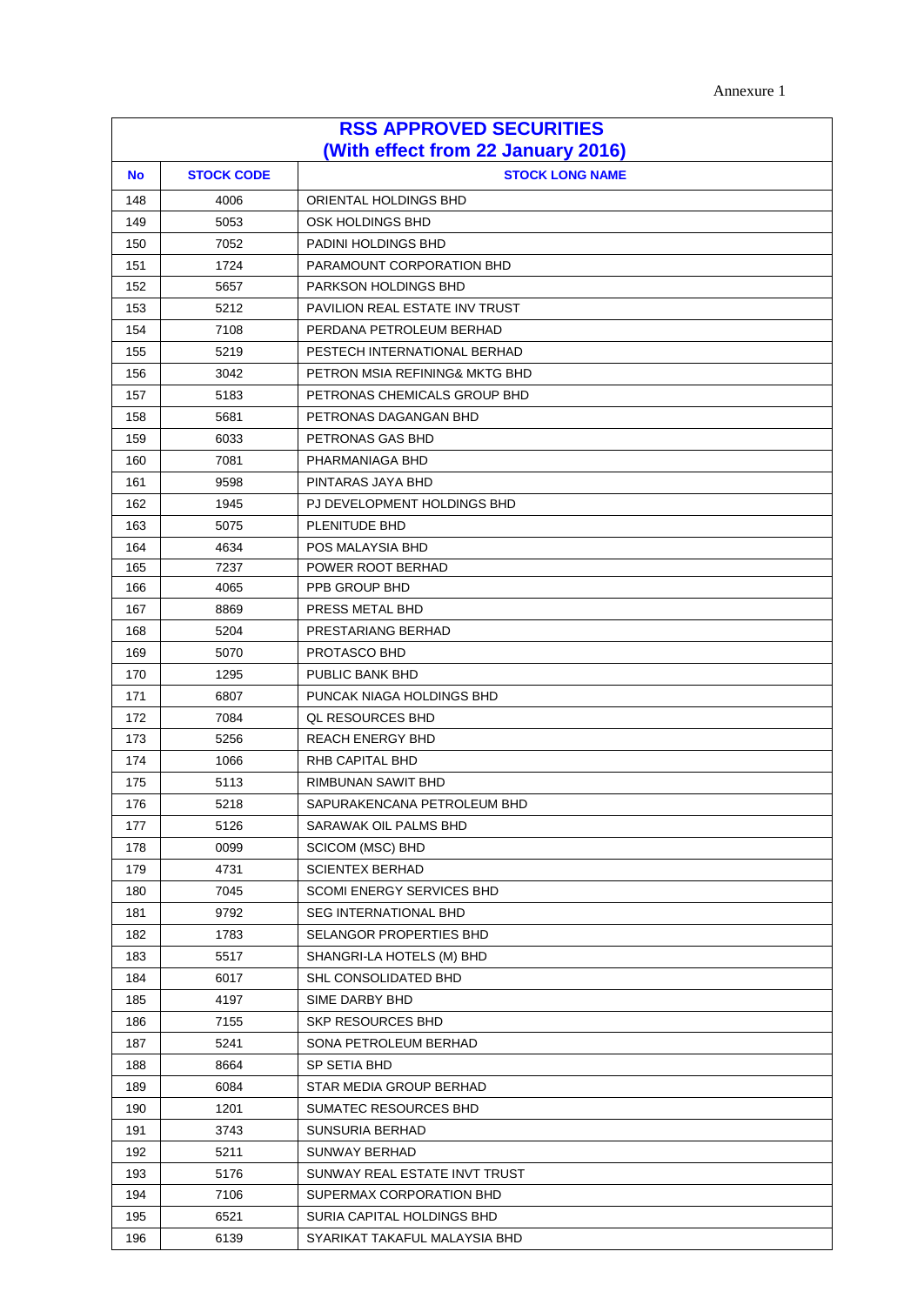| <b>RSS APPROVED SECURITIES</b>     |                   |                                     |
|------------------------------------|-------------------|-------------------------------------|
| (With effect from 22 January 2016) |                   |                                     |
| <b>No</b>                          | <b>STOCK CODE</b> | <b>STOCK LONG NAME</b>              |
| 197                                | 5012              | TA ANN HOLDINGS BHD                 |
| 198                                | 4898              | TA ENTERPRISE BHD                   |
| 199                                | 5158              | TA GLOBAL BHD                       |
| 200                                | 8524              | <b>TALIWORKS CORPORATION BHD</b>    |
| 201                                | 5191              | TAMBUN INDAH LAND BERHAD            |
| 202                                | 4405              | TAN CHONG MOTOR HOLDINGS BHD        |
| 203                                | 5251              | TANAH MAKMUR BERHAD                 |
| 204                                | 2054              | TDM BHD                             |
| 205                                | 4863              | <b>TELEKOM MALAYSIA BHD</b>         |
| 206                                | 5347              | <b>TENAGA NASIONAL BHD</b>          |
| 207                                | 5112              | TH PLANTATIONS BHD                  |
| 208                                | 5031              | TIME DOTCOM BHD                     |
| 209                                | 8397              | TIONG NAM LOGISTICS HOLDINGS        |
| 210                                | 5239              | TITIJAYA LAND BERHAD                |
| 211                                | 0101              | TMC LIFE SCIENCES BHD               |
| 212                                | 7113              | TOP GLOVE CORPORATION BHD           |
| 213                                | 5401              | <b>TROPICANA CORPORATION BERHAD</b> |
| 214                                | 9059              | TSH RESOURCES BHD                   |
| 215                                | 5230              | TUNE PROTECT GROUP BERHAD           |
| 216                                | 7100              | UCHI TECHNOLOGIES BHD               |
| 217                                | 1368              | <b>UEM EDGENTA BERHAD</b>           |
| 218                                | 5148              | <b>UEM SUNRISE BERHAD</b>           |
| 219                                | 4588              | UMW HOLDINGS BHD                    |
| 220                                | 5243              | UMW OIL & GAS CORPORATION BHD       |
| 221                                | 5005              | UNISEM (M) BHD                      |
| 222                                | 2593              | UNITED MALACCA BHD                  |
| 223                                | 7133              | UNITED U-LI CORPORATION BHD         |
| 224                                | 5200              | UOA DEVELOPMENT BERHAD              |
| 225                                | 5110              | <b>UOA REITS</b>                    |
| 226                                | 7250              | UZMA BHD                            |
| 227                                | 6963              | V.S INDUSTRY BHD                    |
| 228                                | 0097              | VITROX CORPORATION BHD              |
| 229                                | 5142              | WAH SEONG CORPORATION BHD           |
| 230                                | 9679              | <b>WCT HOLDINGS BERHAD</b>          |
| 231                                | 7231              | WELLCALL HOLDINGS BHD               |
| 232                                | 5246              | <b>WESTPORTS HOLDINGS BERHAD</b>    |
| 233                                | 2976              | WING TAI MALAYSIA BERHAD            |
| 234                                | 4243              | WTK HOLDINGS BHD                    |
| 235                                | 7293              | YINSON HOLDINGS BHD                 |
| 236                                | 3158              | YNH PROPERTY BHD                    |
| 237                                | 4677              | YTL CORPORATION BHD                 |
| 238                                | 0009              | YTL E-SOLUTIONS BHD                 |
| 239                                | 5109              | YTL HOSPITALITY REIT                |
| 240                                | 2577              | YTL LAND & DEVELOPMENT BHD          |
| 241                                | 6742              | YTL POWER INTERNATIONAL BHD         |
| 242                                | 5131              | ZHULIAN CORPORATION BHD             |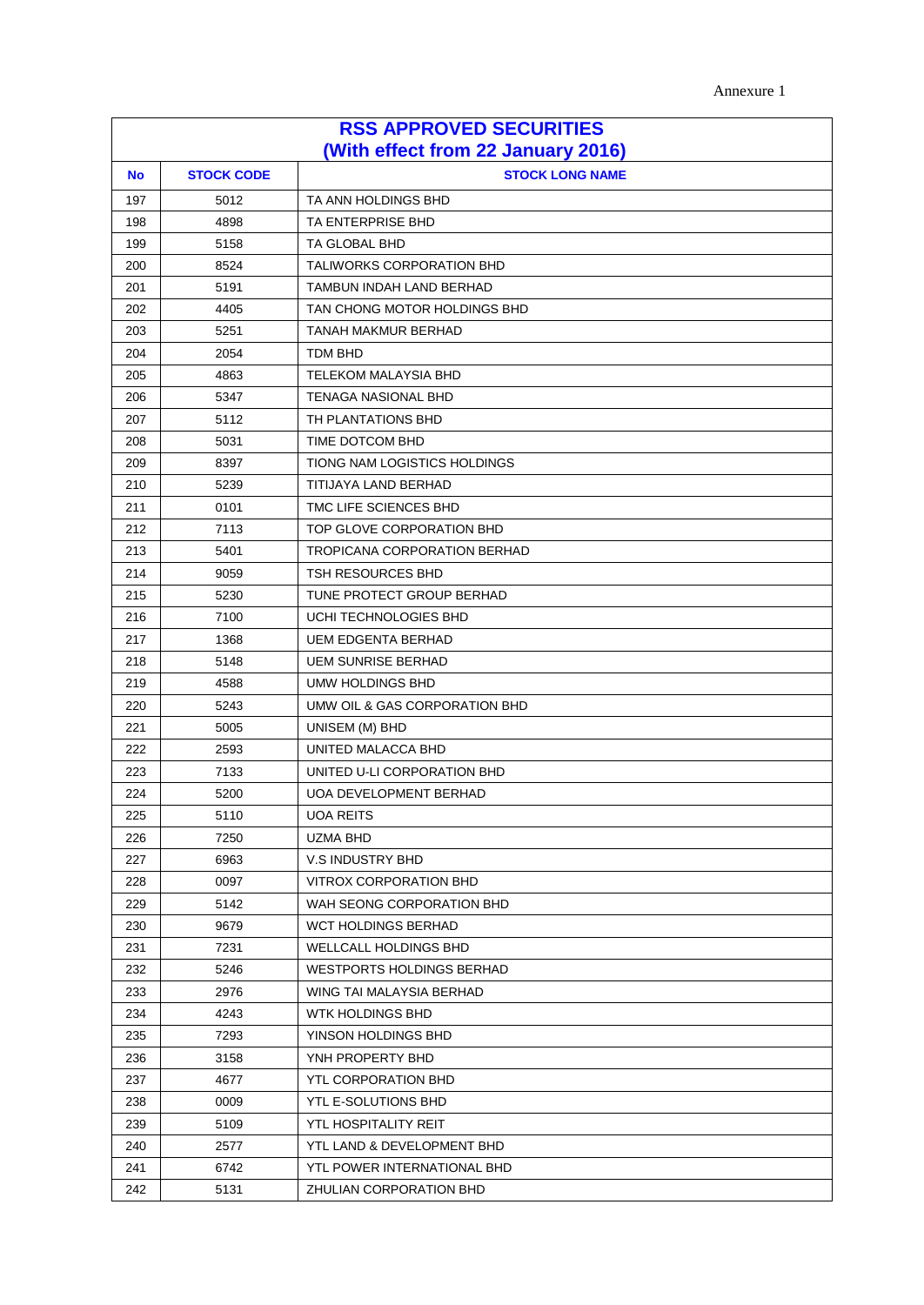| <b>RSS - INCLUSION LIST</b> |                                                                                   |                                  |  |
|-----------------------------|-----------------------------------------------------------------------------------|----------------------------------|--|
| <b>No</b>                   | (With effect from 22 January 2016)<br><b>STOCK CODE</b><br><b>STOCK LONG NAME</b> |                                  |  |
| 1                           | 5254                                                                              | <b>BOUSTEAD PLANTATIONS BHD</b>  |  |
| 2                           | 7148                                                                              | CCM DUOPHARMA BIOTECH BHD        |  |
| 3                           | 5253                                                                              | <b>ECONPILE HOLDINGS BHD</b>     |  |
| 4                           | 5095                                                                              | <b>HEVEABOARD BHD</b>            |  |
| 5                           | 6688                                                                              | HWANG CAPITAL (MALAYSIA) BERHAD  |  |
| 6                           | 7216                                                                              | KAWAN FOOD BHD                   |  |
| 7                           | 6645                                                                              | LINGKARAN TRANS KOTA HOLDINGS    |  |
| 8                           | 8621                                                                              | LPI CAPITAL BHD                  |  |
| 9                           | 7087                                                                              | <b>MAGNI-TECH INDUSTRIES BHD</b> |  |
| 10                          | 3042                                                                              | PETRON MSIA REFINING& MKTG BHD   |  |
| 11                          | 5256                                                                              | <b>REACH ENERGY BHD</b>          |  |
| $12 \overline{ }$           | 3743                                                                              | <b>SUNSURIA BERHAD</b>           |  |
| 13                          | 5251                                                                              | TANAH MAKMUR BERHAD              |  |
| 14                          | 7133                                                                              | UNITED U-LI CORPORATION BHD      |  |